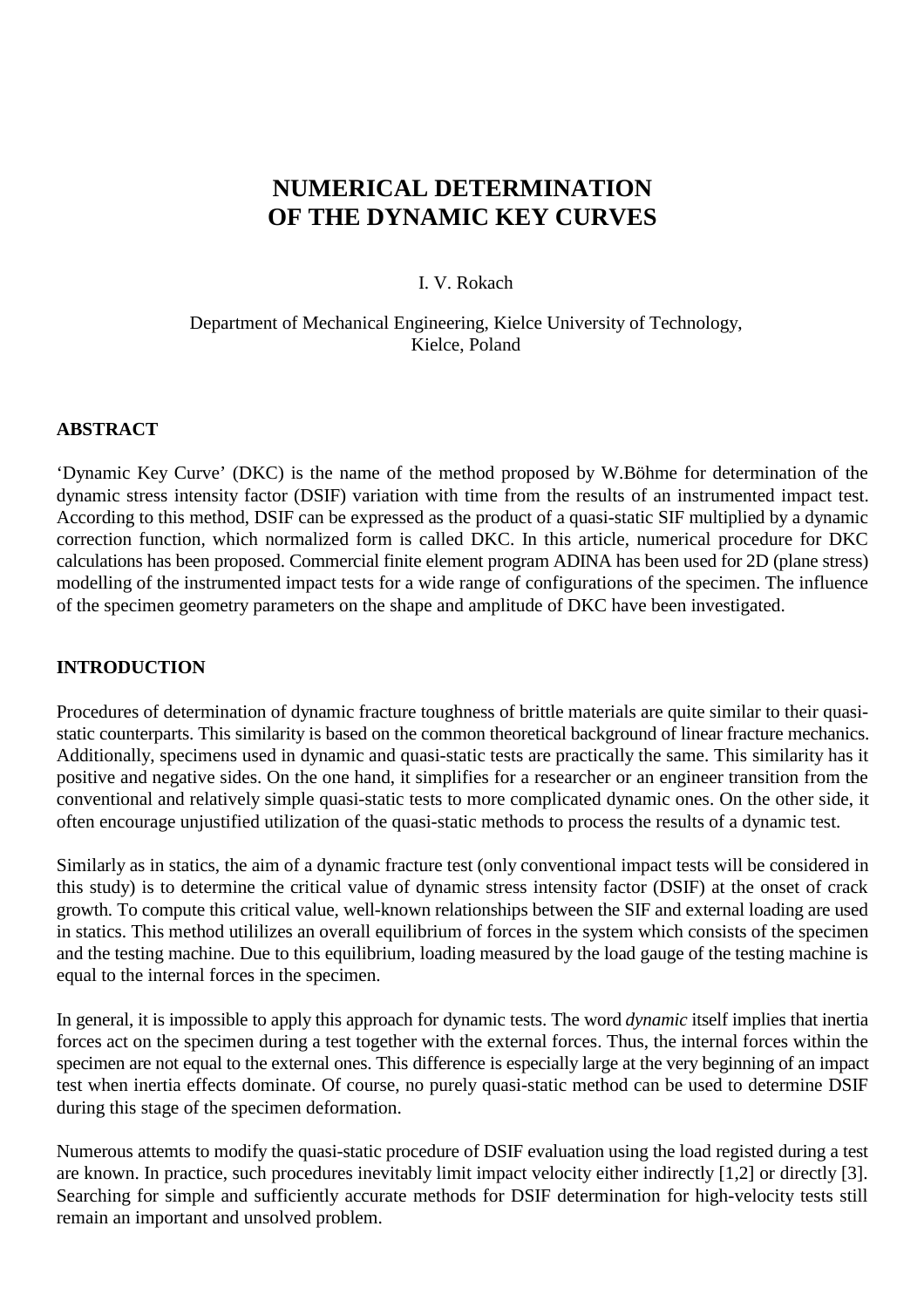Perhaps one of the most reasonable ways to solve this problem was proposed by Böhme [4-6] as the 'Dynamic Key Curves' (DKC) method. It is based on the deep understanding of the fact that the specimen deformation during an impact test is rather striker *displacement* then striker *load* controlled process. Thus, it is preferable to evaluate the quasi-static part of the specimen response using practically linearly increasing deflection of the specimen than the highly oscillating tup force. According to the Böhme, DSIF  $K_I(t)$  can be expressed as a product of a quasi-static part  $K_I^{qs}(t)$  and dynamic correction function  $k^{dyn}(t)$ , which in normalized form is called *dynamic key-curve* (DKC):

$$
K_{I}(t) = K_{I}^{\text{qs}}(t) \cdot k^{\text{dyn}}(t)
$$
\n(1)

where  $K_I^{\text{qs}}(t)$  can be computed using an analytic formula based on impact velocity and compliance of the specimen and the testing machine. In fact, this term represents SIF for the same but massless specimen under the same impact loading. The dynamic correction function was proposed to be determined once in model experiments.

The main advantage of this method is the simplicity of determination of critical DSIF values. If DKC for the given specimen geometry is known, one needs to measure the time-to-fracture only during a test to determine *K*<sub>Id</sub>. Thus, the availability of DKC for a particular specimen configuration is the inevitable requirement for this method to use. Unfortunatelly, pure experimental method of DKC determination proposed by Böhme is too complicated and expensive. That is the reason why DKCs have been determined for four specimen configurations so far.

The main goals of this article are to propose the simple numerical procedure for DKC calculations for a wide range of specimen configurations used in impact tests and to investigate the influence of the specimen geometty parameters on the shapes of these curves.

# **CALCULATIONS**

According to the definition, DKC can be determined as the ratio between the dynamic and quasi-static SIF determined for the same specimen deflection. Thus, in the computations the impact specimen deformation during a test has been modelled both as a transient dynamic and a quasi-static problem, respectively. All calculations have been performed using commercial finite element program ADINA for the two-dimensional (plane stress) model of the specimen (see Fig. 1). It has been assumed that:

- 1. The impact velocity *v* does not change during a test
- 2. Striker and supports are perfectly stiff and have permanent curvatures of their tips  $r_{str}$  and  $r_{sup}$ , respectively.



Figure 1. Scheme of the specimen

The first assumption simplifies calculations and has no influence on the accuracy of DKC determination. The second assumption is satisfied when brittle polymers are tested. For metallic materials, finite stiffness of the striker and supports affects contact stiffness between the specimen and the testing machine and. therefore, should be taken into account. For such a material, the perfect stiffness case may be considered as an overestimation of the real specimen/testing machine contact conditions. Accordingly, oscillations of the corresponding dynamic key-curves could be considered as the upper bond estimation of the oscillation of real DKCs.

To test the accuracy of the method proposed, numerical DKCs have been computed for the large scale Araldite B specimens used by Böhme [4-6] to determine DKC experimentally. Four configurations of the specimen (*L*=550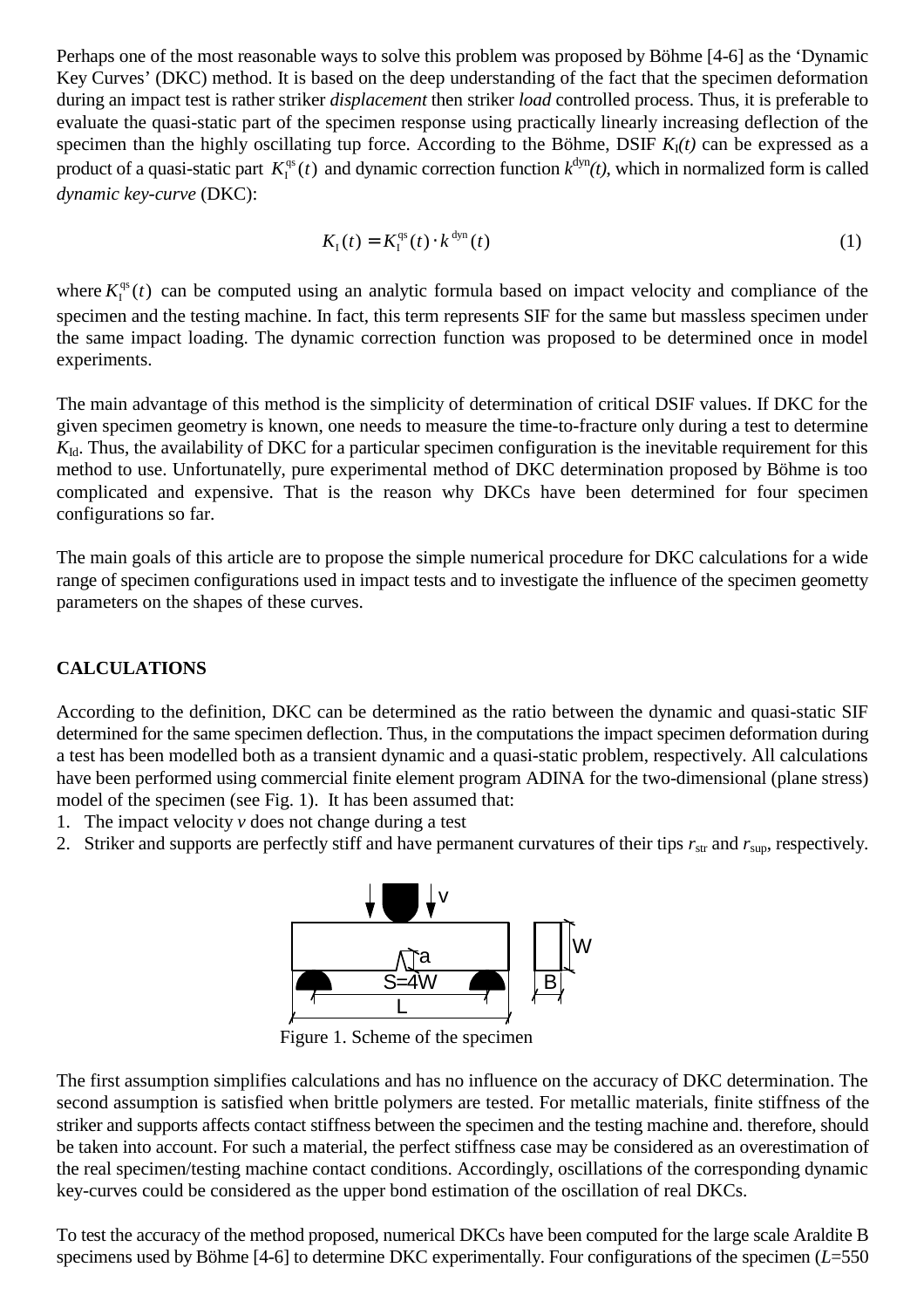and 412 mm,  $a=30$  and 50 mm) with *W*=100 mm,  $B=10$  mm,  $r_{\text{str}}=8$  mm and  $r_{\text{sup}}=10$  mm have been considered. Material properties (Young modulus *E*=3.38 GPa, Poisson'a ratio ν=0.33, density ρ=1216 kg/m<sup>3</sup>) and impact velocity *v*=1 m/s were the same for all tests. Both dynamic and static SIF values were determined using standard methods implemented in ADINA.

To obtain the data for experimental DKCs, corresponding plots from Ref.[4] were scanned and 'digitized' by the freeware computer program Marisoft Digitizer 3.3. It is worth to note, that DKCs based on the experimental points in these plots as well as in the similar plots presented in more recent publications [5,6] do not approach the limit unity value. In fact, their limit values are notably smaller. This difference is more pronounced for stiffer specimens with shorter cracks. Perhaps, this phenomenon is caused by the underestimation of the specimen compliance in the procedure used by Böhme to determine  $K_I^{\text{qs}}(t)$ . He used the specimen compliance determined by Bucci's formula [7] and did not take into account the additional contact compliance arising from the interaction between the specimen and the testing machine. The total compliance of the specimen with contact compliance included can be easily determined from the results of the quasi-static analysis of a test. For the test arrangement considered, such a total compliance is greater than the 'pure' specimen compliance determined by Bucci's formula by 1.9% for  $\lambda = a/W = 0.5$  and by 6% or 7% (larger value relates to shorter specimen) for  $\lambda = 0.3$ .



**Figure 2:** Comparison of the numerical DKCs (solid lines) with experimental data (points) for four different types of the impact specimen

Experimental data including the corrections mentioned above are compared with numerical results in the Fig. 2. In all subfigures of Fig. 2 proposed by Böhme dimensionless time  $t^* = c_1 t/W$  is used, where

$$
c_1 = \sqrt{E/(\rho(1 - v^2))}
$$
 (2)

is the longitudinal wave velocity for plane stress. Additionally, DKC that was computed using approximated formula proposed by Böhme [8] for the specimen with  $L/W=5.5$ ,  $\lambda=0.3$  is plotted in the Fig. 2a. In general, there is a good agreement between experimental and numerical data for all configurations of the specimen.

After these tests of the computational procedure, DKC were calculated for the following range of the specimen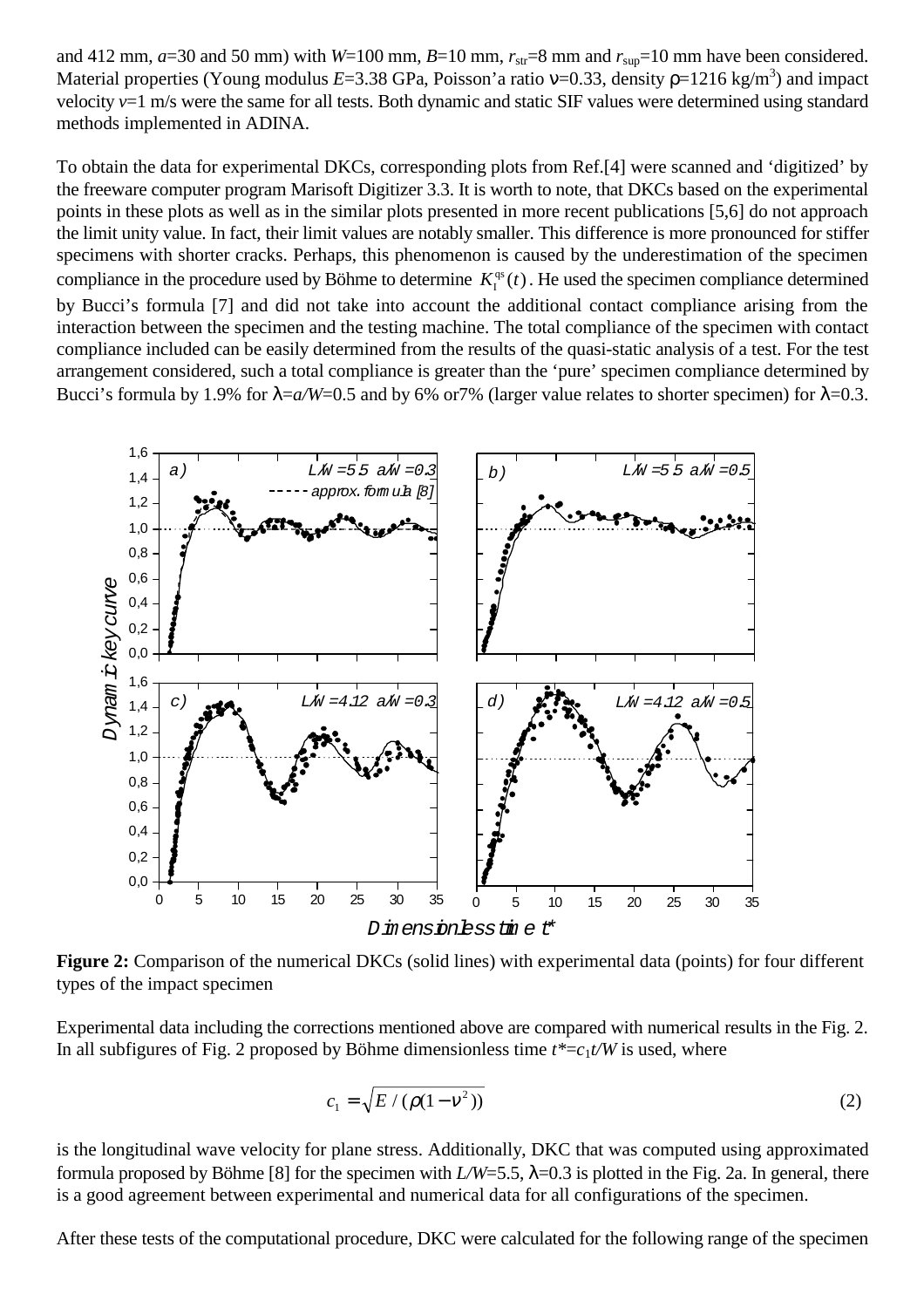geometry parameters:  $L/W = 4.5, 5.0, 5.5, 6.0, \lambda = 0.3, 0.4, 0.5, 0.6, r_{str}/W = r_{sur}/W = 0.2$ . All computations were performed for a model material with *E*=ρ=1, ν=0.3.

#### **RESULTS AND DISCUSSION**

Preliminary plan of this study assumed to investigate the influence of Poisson's ratio on DKC variation with time. The results of calculations, however, have shown that this influence can be neglected if the proper normalization of the time scale is used.



**Figure 3:** DKCs for different Poisson's ratios of the material.

In Fig. 3 dynamic key-curves computed for the same configuration of the specimen ( $L/W=5.5$ ,  $\lambda=0.3$ ) for the material with different values of ν are presented. Time axis in Fig. 3a is normalized by dimensionless time *t\*.* In this case, normalization formula contains longitudinal wave velocity  $c_1$ , which depends on Poisson's ratio of the material (see Eqn. 2). Due to this reason DKCs presented in Fig. 3a have different duration of their oscillations. Fortunatelly, this disagreement practically disappears when another form of dimensionless time  $t' = c_0 t/W$  is used (see Fig. 3b). Here  $c_0 = (E/\rho)^{1/2}$  is the bar elastic wave velocity. In such a case the maximum difference between DKC values determined for  $v=0.2$  and  $v=0.4$  is less than 2%. Thus, if the new form of dimensionless time is used, DKCs obtained for  $v=0.3$  could be used for all values of Poisson's ratio within [0.2,0.4] range without any corrections.

All the rest calculations in this study have been performed for  $v=0.3$ , for the time range  $0 < t' < 40$  and for the same dimensionless impact velocity  $7.5 \times 10^{-4}$   $c_0$ , which corresponds to the velocity of 1.25 m/s for Araldite B or about 4 m/s for steels.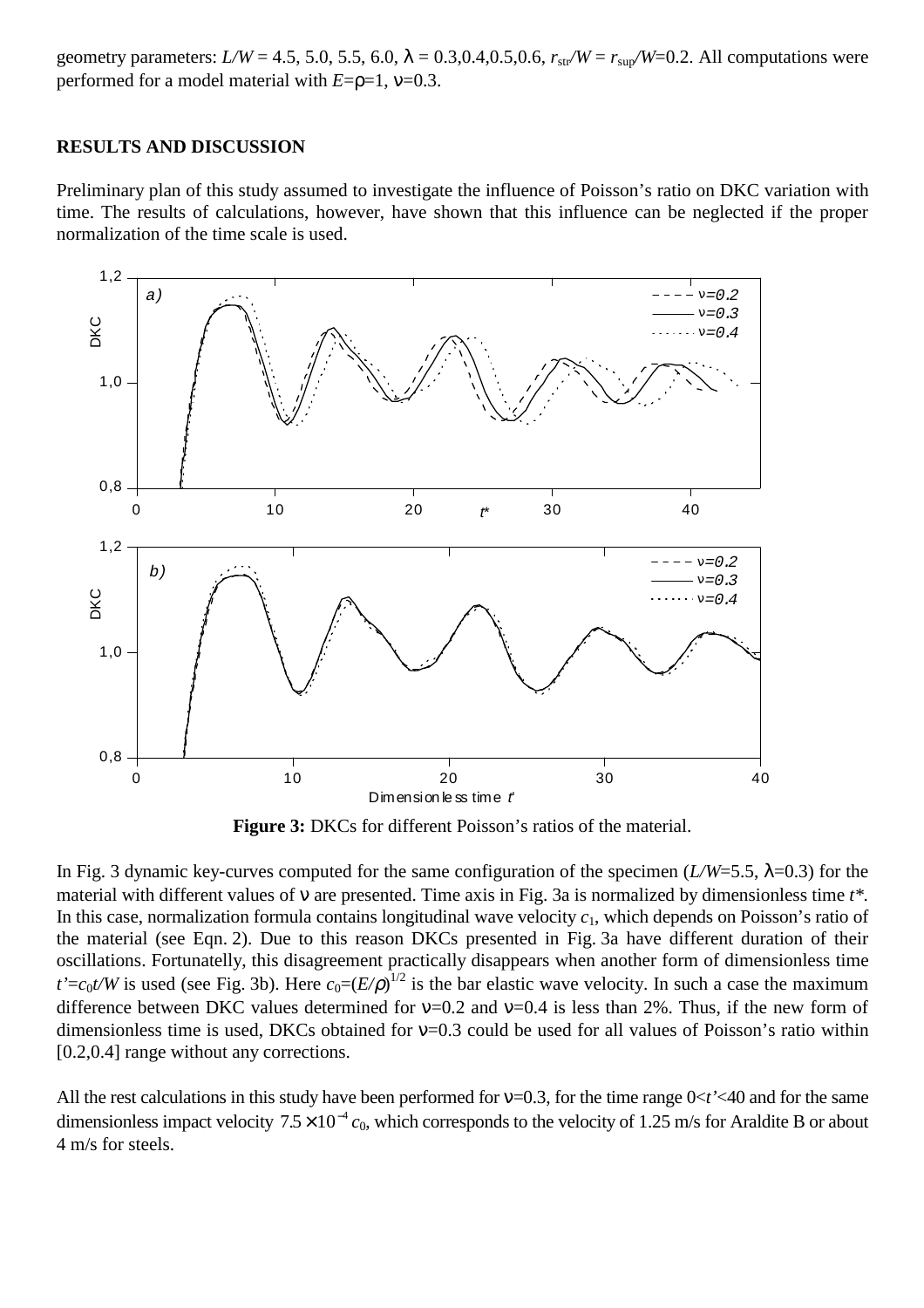

**Figure 4:** DKC variation with time for different specimen configurations



**Figure 5:** DKC variation with time for different specimen configurations

In each of four subfigures of Fig. 4 DKCs for the same relative specimen length *L/W* and different relative crack lengths are presented. In general, results obtained agree with the observations presented by Böhme and Kalthoff [9]. Namely, oscillations of DSIF (and, therefore, oscillations of DKC) are larger for shorter specimens. For the range of the specimen configurations considered in this study, DKC with the smallest and quickly